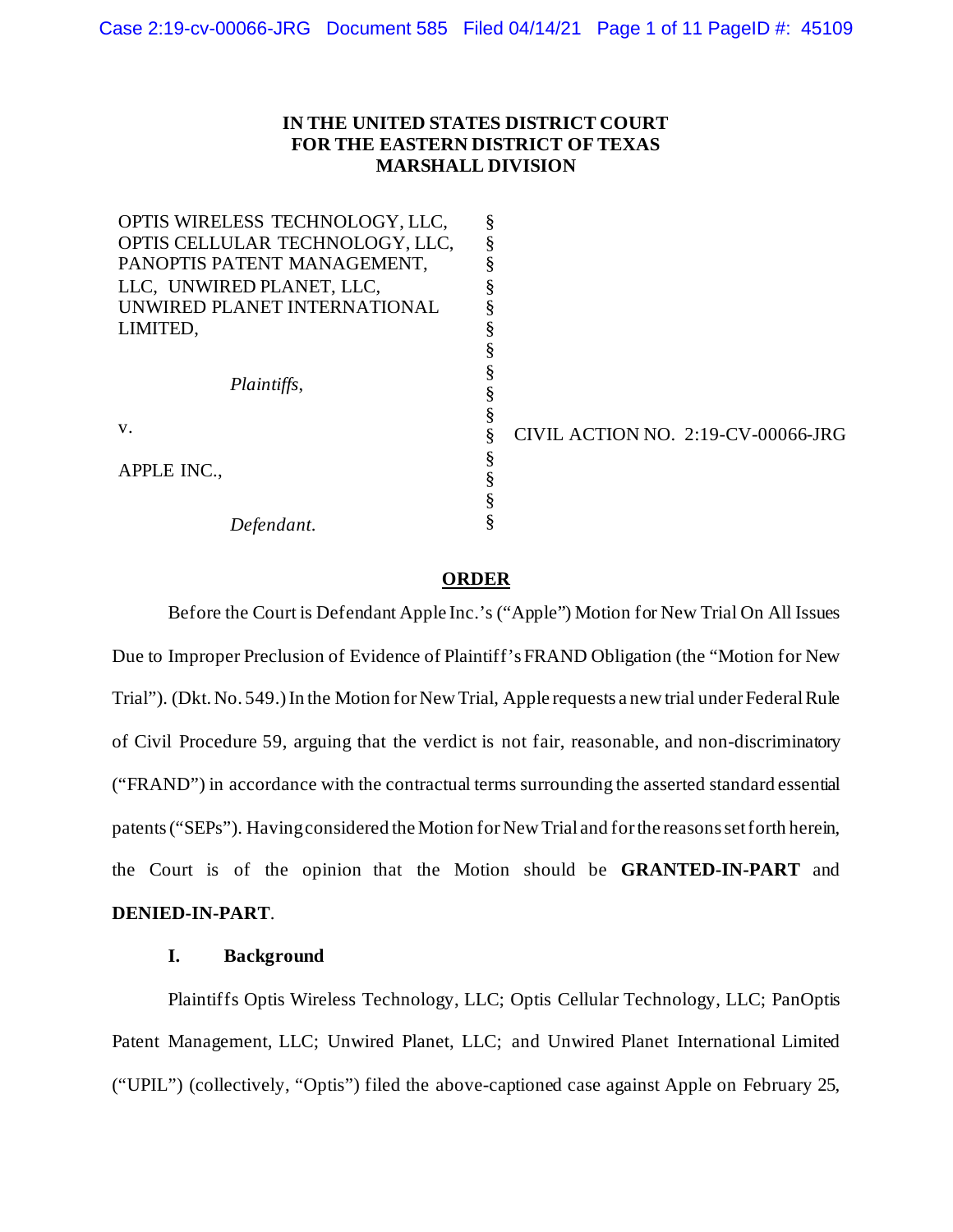2019, asserting infringement of seven patents under the laws of the United States. (Dkt. No. 1 ¶ 1.) Prior to trial, two of the asserted patents were dropped by Optis. The Court conducted a jury trial with respect to the remaining five patents (U.S. Patent No. 8,019,332; U.S. Patent No. 8,385,284; U.S. Patent No. 8,411,557; U.S. Patent No. 9,001,774; and U.S. Patent No. 8,102,833 (collectively, the "Asserted Patents")) from August 3, 2020 through August 11, 2020. (Dkt. Nos. 460, 461, 466, 474, 482, 485, 486.) On August 11, 2020, the jury returned a verdict that Apple willfully infringed certain claims of the Asserted Patents. (Dkt. No. 483.) The jury awarded \$ 506,200,000 as a reasonable royalty for such infringement. (*Id*.)

The Court entered Final Judgment on February 25, 2021, memorializingthe jury's findings but electing not to enhance damages for willful infringement under 35 U.S.C. § 284. (Dkt. No. 544.)

### **a. FRAND Litigation History**

Optis filed its First Amended Complaint on May 13, 2019. (Dkt. No. 26.) As a part thereof, Optis set forth that the Asserted Patents were SEPs, and alleged that the original assignees of the SEPs—including LG, Panasonic, Ericsson, and Samsung—offered licenses under FRAND terms consistent with their obligations as part of the European Telecommunications Standards Institute's ("ETSI") standard-setting organization, thereby forming a FRAND contract under French law.1 (Dkt. No. 26 ¶¶ 136–141.) It is uncontested that the Asserted Patents are FRAND-encumbered SEPs. (*See* Dkt. No. 1 ¶ 22–36; Dkt. No. 360 at 17; Dkt. No. 549 at 5.) Optis alleged that Apple's bad faith conduct and holdout during pre-suit negotiations caused Apple to forfeit any FRAND defense. (Dkt. No. 360 at 5.)

 $1$  Optis argued that under French law, the existence of a FRAND contract triggered a duty by Apple to negotiate in good faith. (Dkt. No. 436 at 39:1–40:8; Dkt. No. 169 at 18.)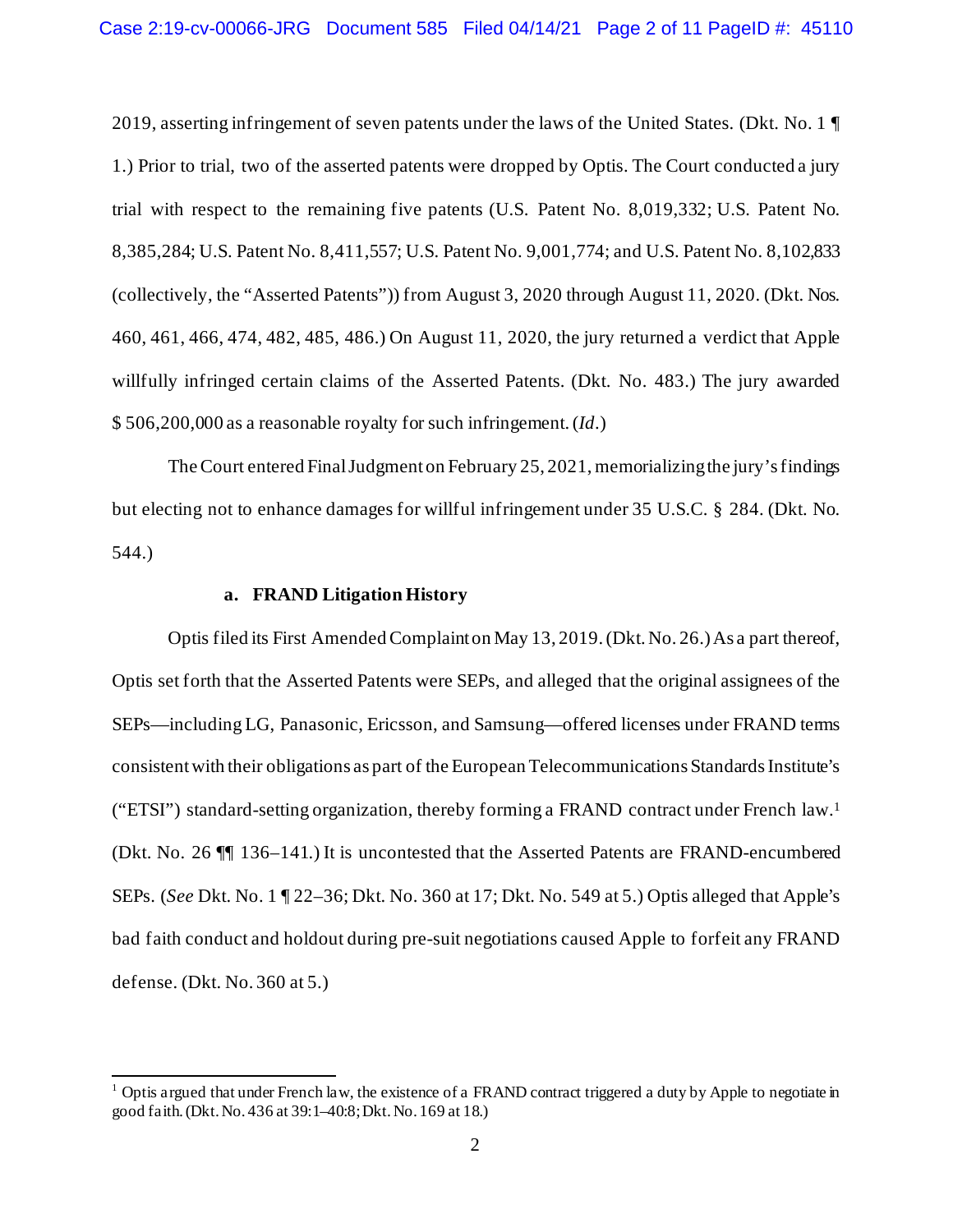In Count VIII of its First Amended Complaint, Optis alleged that "[t]here is a dispute between the Plaintiffs and Apple concerning whether the Plaintiffs' history of offers to Apple for a global license to the Plaintiffs' essential patents complies with Plaintiffs' commitment to license their essential patents on FRAND terms and conditions pursuant to ETSI and ETSI's IPR Policy." (Dkt. No. 26 ¶ 143.) Count VIII sought "[a] declaration that Plaintiffs, in their history of negotiations with Apple in regard to a global license to the Plaintiffs' essential patents, have negotiated in good faith and otherwise complied with FRAND . . . ." (Dkt. No. 26 at 109.) Apple filed a Motion to Dismiss Count VIII of Plaintiffs' Complaint for Lack of Subject Matter Jurisdiction (Dkt. No. 16), which the Court granted-in-part and denied-in-part. (Dkt. No. 102.) The Court granted the motion and dismissed "any portion of Count VIII that seeks a declaration that Plaintiffs have complied with their obligations under foreign laws or as they relate to foreign patents, or that Apple may not raise a FRAND defense in a foreign jurisdiction." (*Id*. at 6.) The Court explained that "[l]ike claims for foreign patent infringement, claims asking the Court to pass upon foreign obligations under foreign laws related to foreign patents are best left to the courts of those foreign countries." (*Id*.) However, the motion was denied "as to Plaintiffs' request to declare the parties' rights with respect to U.S. patents or under U.S. state or federal law," which the Court declined to dismiss. (*Id*. at 9.) Nevertheless, the Court cautioned that "[w]hether or not Plaintiffs can prove these allegations in a manner sufficient to allow this Court to issue declaratory relief is a separate issue more appropriately analyzed under Rule 56 or at trial." (*Id*. at 8.) The Court further concluded that it "remains under 'a continuing obligation to examine the basis of [its] jurisdiction' and will not issue an advisory opinion if it becomes clear that there is no justiciable controversy before the Court." (*Id*. (citation omitted).)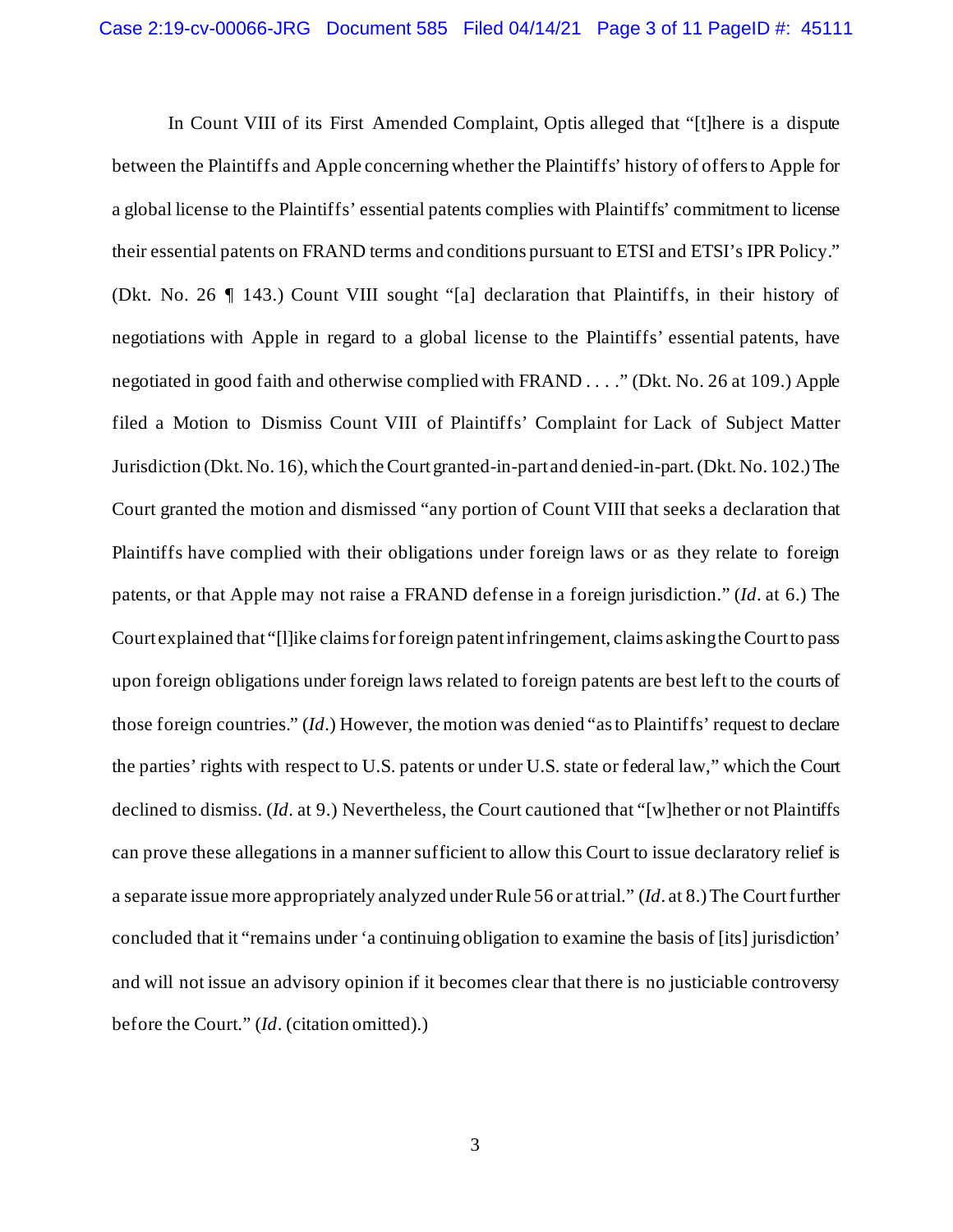## **b. Pretrial Proceedings**

During pretrial proceedings before the Court, Optis deliberately elected to try what remained of its declaratory judgment claim to the bench, not the jury. Apple raised no objection to this decision. In the Joint Pretrial Order, the parties included "Plaintiffs' claim for a declaratory judgment" as an "issue[] to be tried to the Court in a bench trial immediately following the jury trial." (Dkt. No. 360 at 4.) The Court confirmed this fact with both sides on July 27, 2020 at the pretrial conference:

THE COURT: Let me ask my question again. When you filed your most recently amended complaint, you inserted Count 8 that sought declaratory relief to find that Optis had complied with its FRAND obligation and that Apple had acted in bad faith and engaged in holdout. You sought a declaratory judgment to that effect. Did you then at the time of that amendment intend to try that issue to the jury or to the bench?

[Optis's Counsel] MR. SHEASBY: No, Your Honor, it was our expectation that we try it to the bench.

(Dkt. No. 435 at 54:17–55:1; *see also* Dkt. No. 436 at 60:22–62:15 (Apple's counsel explaining

that the issue of Plaintiff's FRAND compliance should be tried to the bench).)

Nonetheless, during trial Optis sought to separate the issue of its own FRAND compliance from the alleged misdeeds by Apple which Optis alleged caused Apple to forfeit its right to raise a FRAND defense. (Dkt. No. 435. at 55:5–62:23.) Under the guise of evidence relevant to willful infringement, Optis argued that evidence of Apple's bad faith and holdout during pre-suit negotiations should still be presented to the jury. (*Id*. at 67:12–68:6.) Specifically, despite the existence of a non-disclosure agreement covering licensing negotiations between the parties, Optis sought to introduce evidence from internal Apple documents showing that Apple's representations during negotiations were inconsistent with Apple's own licensing practices. (*See* Dkt. No. 436 at 36:2–23.) The Court rejected Optis's attempt to have it both ways—*i.e.*, to use FRAND as both a sword (in the jury trial against Apple) and a shield (in a subsequent bench trial as to Optis's own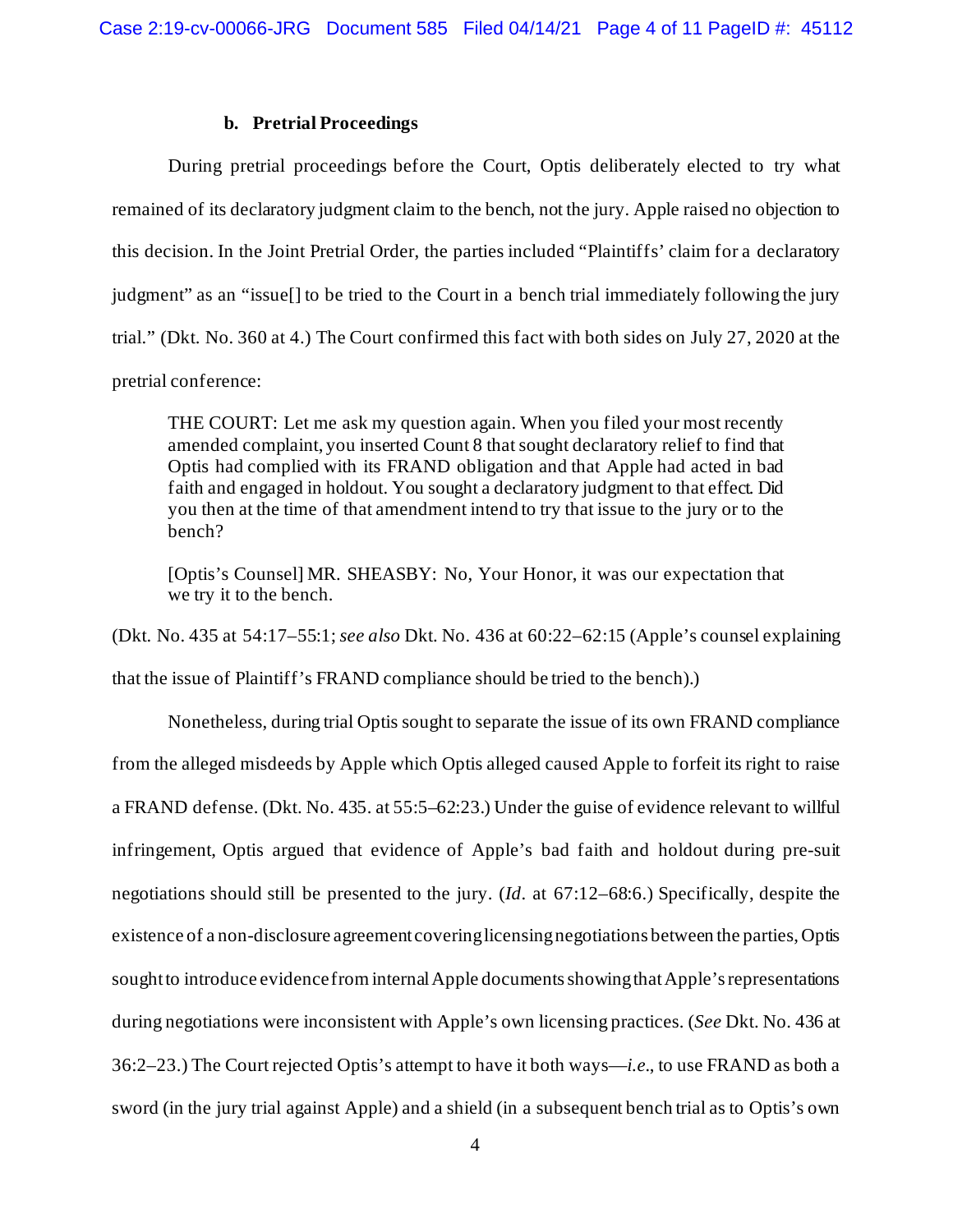conduct). (Dkt. No. 435 at 55:5–62:23.) However, doing so necessarily meant that the jury was not presented with evidence regarding Optis's FRAND commitment or whether the requested reasonable royalty was FRAND-compliant. (*See* Dkt. No. 435 at 56:10–58:9.)

### **c. Bench Trial**

Following the jury trial, on August 11, 2020, the Court conducted a bench trial regarding the issues of Optis's Count VIII and Apple's waiver defense. (Dkt. No. 487.) Having previously dismissed Optis's Count VIII as to foreign patents(Dkt. No. 102), the Court analyzed the evidence presented for any offers relating solely to U.S. patents. (Dkt. No. 538 at CL7.) The Court found that "Optis never made an offer specifically for or limited to its U.S. Patents," and accordingly declined to exercise jurisdiction over Count VIII. (*Id*. at CL4, CL7.) The Court further held that by failing to raise a counterclaim or affirmative defense, Apple waived its right to challenge the verdict as noncompliant with FRAND. (*Id*. at CL8.) Finally, the Court held that Apple failed to show the Asserted Patents were unenforceable due to late disclosure to the ETSI standard-setting organization. (Dkt. No. 538.)

### **II. Applicable Law**

A new trial may be granted on all or part of the issues on which there has been a trial by jury for "any reason for which a new trial has heretofore been granted in an action at law in federal court." Fed. R. Civ. P. 59(a). Notwithstanding the broad sweep of Rule 59, "courts do not grant new trials unless it is reasonably clear that prejudicial error has crept into the record or that substantial justice has not been done, and the burden of showing harmful error rests on the party seeking the new trial." *Metaswitch Networks Ltd. v. Genband US LLC*, No. 2:14-CV-00744, 2017 WL 3704760, at \*2 (E.D. Tex. Aug. 28, 2017); *Erfindergemeinschaft UroPep GbR v. Eli Lilly & Co.*, 276 F. Supp. 3d 629, 643 (E.D. Tex. 2017). "A new trial may be granted, for example, if the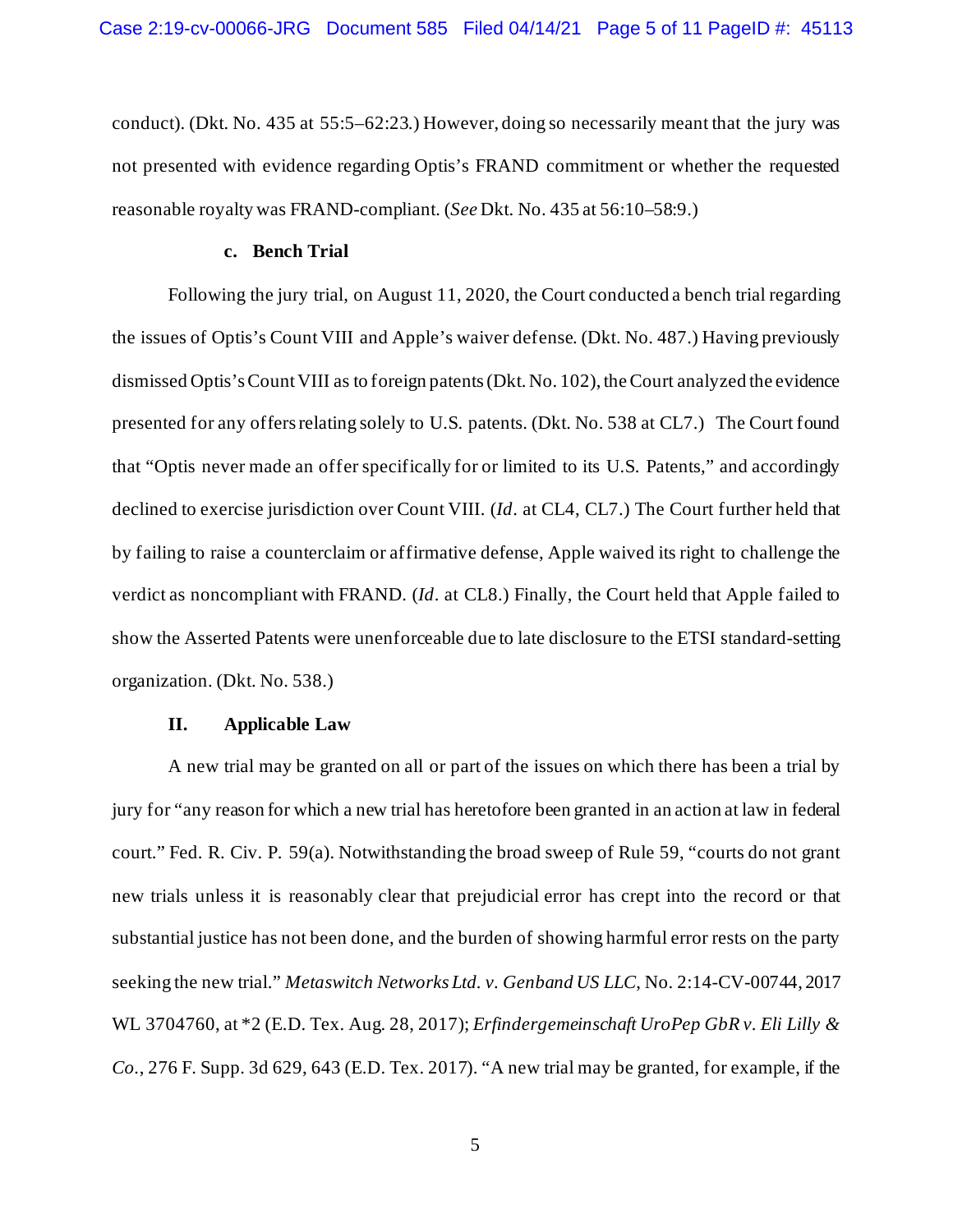district court finds the verdict is against the weight of the evidence, the damages awarded are excessive, the trial was unfair, or prejudicial error was committed in its course." *Smith v. Transworld Drilling Co.*, 773 F.2d 610, 612–13 (5th Cir. 1985); *see also Laxton v. Gap Inc.*, 333 F.3d 572, 586 (5th Cir. 2003) ("A new trial is warranted if the evidence is against the great, and not merely the greater, weight of the evidence."). Furthermore "[u]nless justice requires otherwise, no error in admitting or excluding evidence—or any other error by the court or a party—is ground for granting a new trial . . . . the court must disregard all errors and defects that do not affect any party's substantial rights." Fed. R. Civ. P. 61.

# **III. Discussion**

Apple argues it is entitled to a new trial because the jury trial was held without evidence regarding Optis's obligation to license the patents on FRAND terms. (Dkt. No. 549 at 9.) The jury's verdict in this case, Apple argues, is not compliant with FRAND terms and stands in violation of the FRAND limitations on reasonably royalty awards for standard essential patents. (*Id*. at 13–14.) Apple contends that at a minimum, damages should be retried, while maintaining that a new trial regarding all issues is appropriate given that the exclusion of FRAND "had prejudicial effects that went beyond damages." (*Id*. at 15.) Apple further argues that by failing to plead an affirmative FRAND counterclaim or defense, it did not waive its right to challenge the verdict as not being FRAND-compliant. (*Id*. at 15–19.)

Optis responds that the jury's verdict is FRAND-compliant, despite the lack of any mention of FRAND principles or obligations before the jury.(Dkt. No. 577 at 6.)Optis argues that FRAND obligations need not specifically be mentioned, so long as the jury was instructed on the principles embodied by FRAND. (*Id*. at 5–6.) Specifically, Optis argues that the jury was properly instructed regarding the standard for a reasonable royalty, including that the jury "must not award Optis more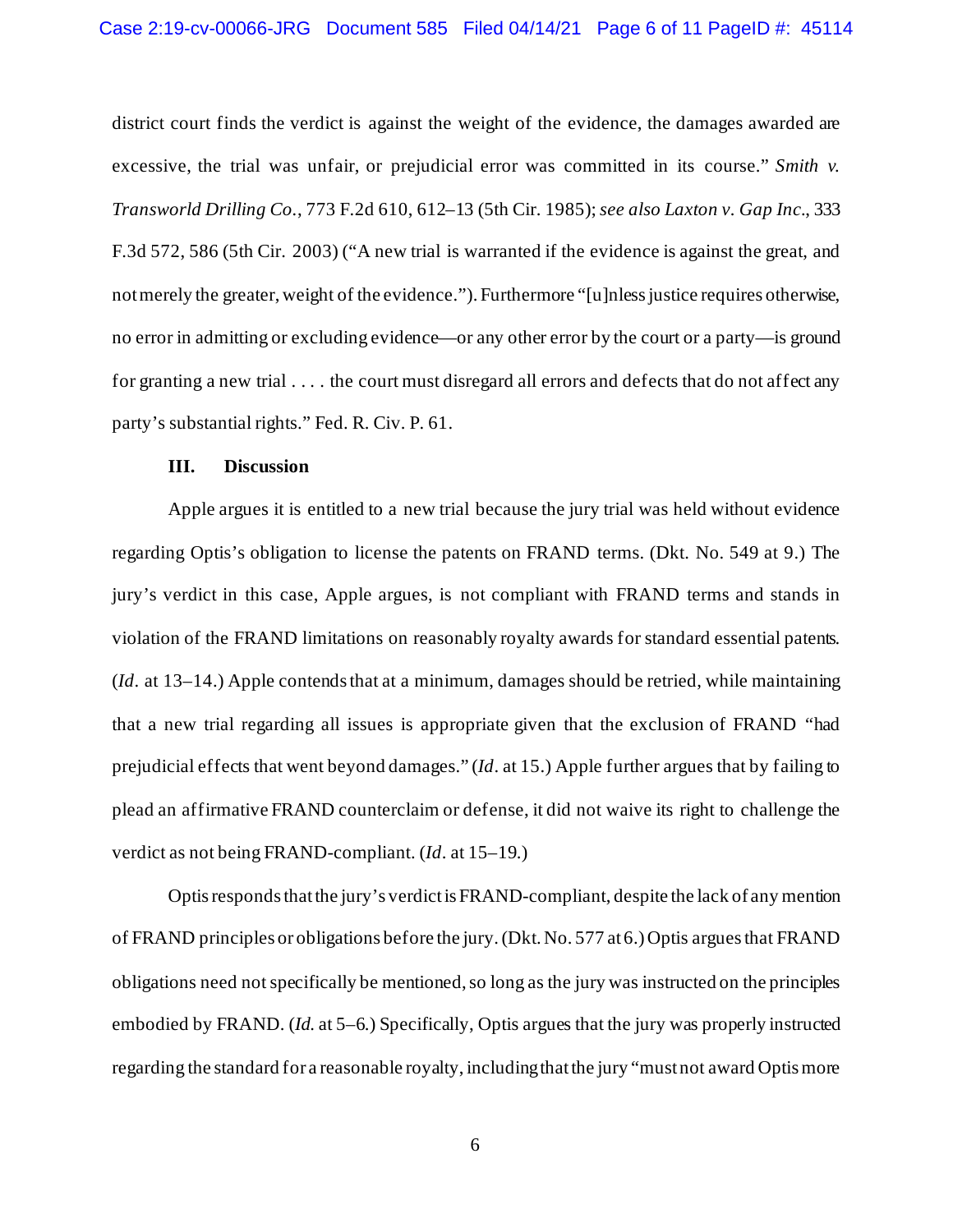damages than are adequate to compensate for the infringement." (*Id*. at 5 (citing Dkt. No. 520 at 985:23–24).) Optis further points to the SEP-related instructions that "the patented feature must be apportioned from all the unpatented features reflected in the standard," and "the patent owner's royalty must be premised on the value of the patented feature, not any value added by the standard's adoption of the patented technology." (*Id*. at 5–6 (citing Dkt. No. 520 at 991:6–14).) Optis argues that these collective instructions—accompanied by expert testimony regarding the same—adequately tether the jury's verdict to the FRAND framework set forth in *Ericsson, Inc. v. D-Link Sys., Inc.*, 773 F.3d 1201, 1232 (Fed. Cir. 2014). (Dkt. No. 577 at 5–8.)

To be clear, the unique posture of the jury trial followed by the bench trial with respect to FRAND issues resulted from a series of intentional decisions made by both parties. Pursuant to Count VIII of the First Amended Complaint, Optis initiated the request for FRAND relief which it affirmatively sought in this case. However, Optis could not simply wish away the intertwined nature of its own purported FRAND compliance with various allegations of bad acts and bad faith by Apple. (Dkt. No. 26 ¶¶ 140–46.) Said another way, Optis intentionally placed itself in a position to tell the jury only about Apple's bad acts without telling them of their own obligations to act in good faith. Optis created this disjointed predicament by electing to try its declaratory judgment claim to the bench instead of the jury. At the pretrial conference, the Court repeatedly sought to confirm Optis's intentions with respect to its declaratory judgment claim, and Optis unequivocally stated that it intended to try the FRAND issues to the bench. (Dkt. No. 435 at 54:5–55:3.) At this same time, Apple said nothing and did nothing—almost as if they were not there.

It was this interchange during the pretrial conference which caused the Court to exclude FRAND evidence from the trial altogether. Freed from telling the jury of its affirmative FRAND duties and obligations, Optis attempted to leverage its willfulness claim to introduce evidence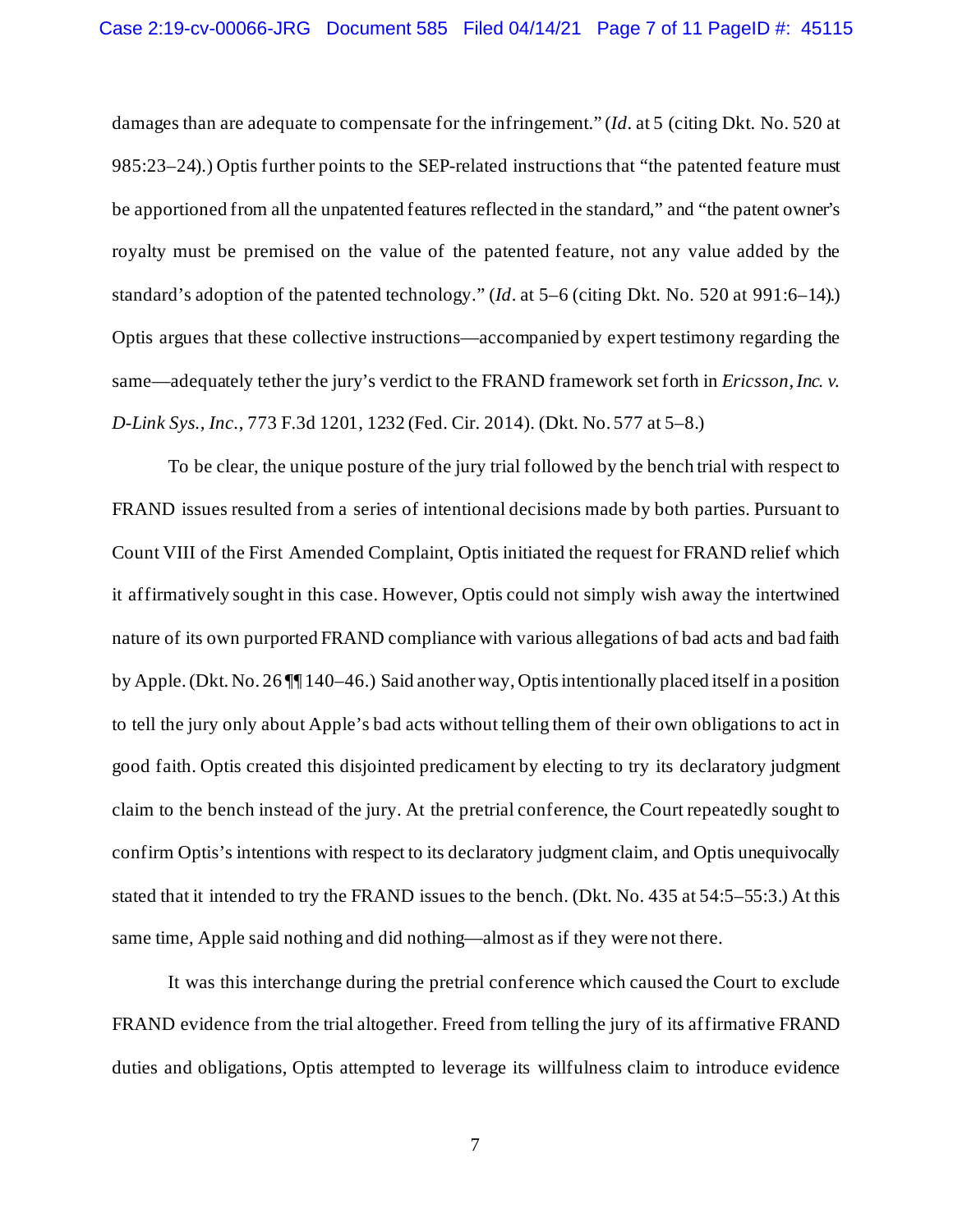before the jury of bad faith and bad acts by Apple during pre-suit licensing negotiations. (Dkt. No. 435 at 57:13–58:9; Dkt. No. 436 at 36:2–23.) The Court recognized, however, that this was core FRAND evidence relating to Optis's declaratory judgment claim, which both parties had seemed to agree at pretrial should be tried solely to the bench. As a result, the Court ruled that the declaratory judgment claim as to FRAND could not be treated in this way. (Dkt. No. 435 at 62:14–23.) The Court noted that had Optis chosen to present its declaratory judgment claim to the jury, it would have been able to present evidence of Apple's alleged bad faith and holdout, and "all the testimony about whether the damages are or are not FRAND would have come in before the jury." (Dkt. No. 435 at 57:18–25.) As a result, Optis cannot now be heard to argue that its decision to consciously take FRAND evidence away from the jury has no impact on the FRAND-compliance of the jury's verdict.

For its part, Apple agreed in the Joint Pretrial Order that Optis's declaratory judgment claim was to be tried to the bench. (Dkt. No. 360 at 4.) After the Court clearly detailed the roadmap for trial as to the outstanding FRAND issues, Apple failed to object. In fact, Apple was wholly mute. (Dkt. No. 435 at 56:25–57:9; Dkt. No. 437 at 20:23–21:2; Dkt. No. 538 at CL12 n.4.) The Court repeatedly emphasized that by acquiescing in Optis's request that Count VIII be tried to the bench, Apple would not be able to present its damages analysis regarding FRAND to the jury. (Dkt. No. 435 at 56:25–57:9, 59:4–61:7.) Again, Apple was mute. As a result, the Court's ruling was structured to ensure that neither side could unfairly capitalize on the structure of the trials with respect to FRAND. Despite Apple's post-trial epiphany regarding the absence of FRAND evidence from the jury trial, Apple received a significant benefit by staying strategically silentduring pretrial proceedings, preventing the jury from hearing potentially harmful evidence regarding Apple's alleged bad faith conduct or holdout. This reasonably explains Apple's muteness at pretrial. As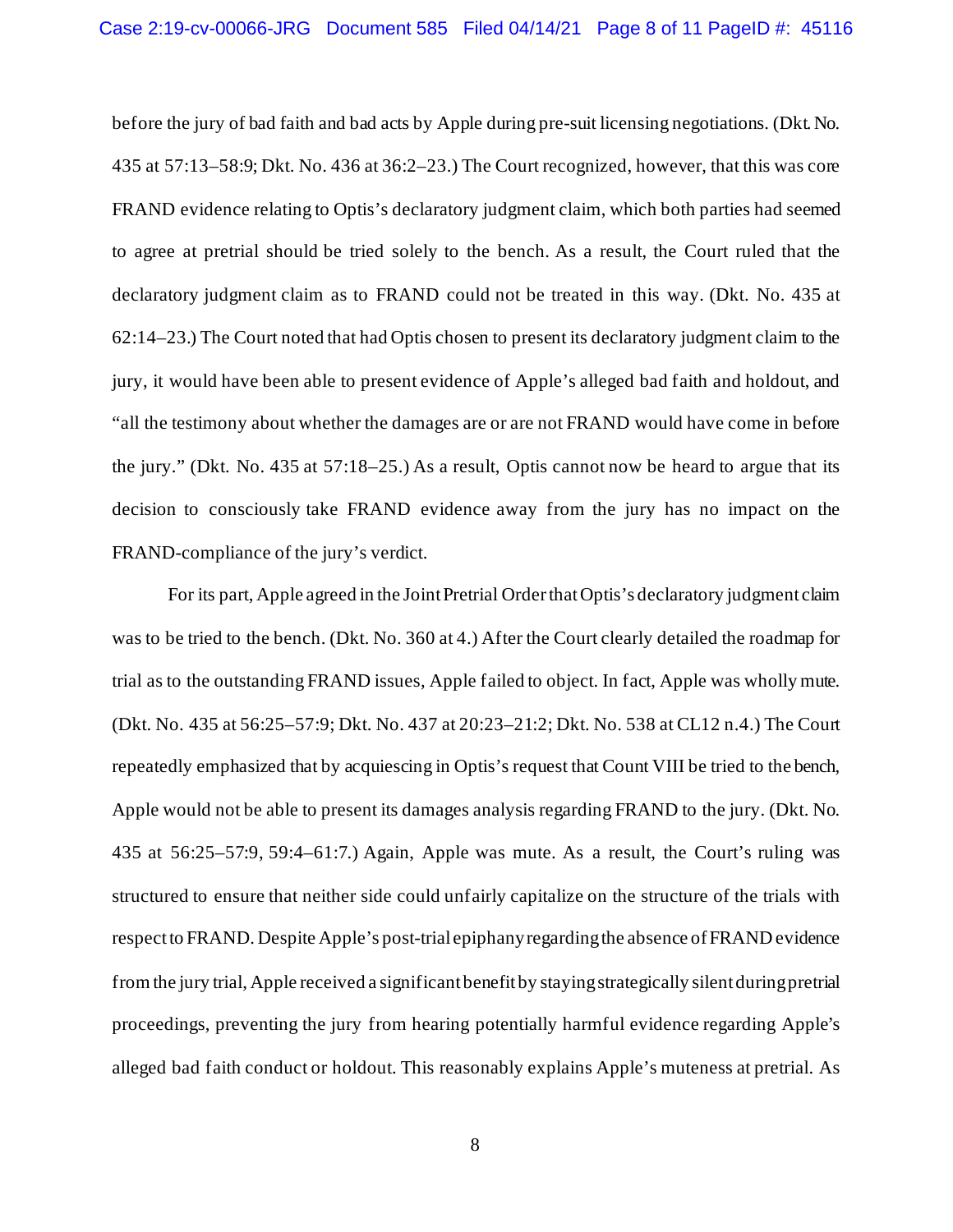noted during the pretrial conference and in the Court's Findings of Fact and Conclusions of Law following the bench trial, if Apple wanted to ensure its ability to introduce a FRAND-related damages analysis to the jury, it could (and should) have brought a counterclaim or even raised an affirmative defense to that effect. (Dkt. No. 435 at 56:25–57:9; Dkt. No. 538 at CL8–13.) It did not. <sup>2</sup> (Dkt. No. 538 at CL 12.)

Despite the resulting structure of the two trials (jury and bench) that have now taken place in this case, the Court is persuaded that the FRAND-compliance of the damages awarded by the jury has legitimately been called into question. Given that the patents found to be infringed are FRAND-encumbered SEPs, any royalty awarded must be FRAND. (Dkt. No. 26 ¶ 142; Dkt. No. 360 at 17); *Ericsson*, 773 F.3d at 1229–31. To be sure, the jury's verdict *may* be consistent with FRAND terms. However, the jury never had any evidence that Optis's patents were in fact FRAND-encumbered, nor did the jury hear any evidence as to what royalties would or could be FRAND. As a result, the verdict does not necessarily represent a FRAND royalty. Consequently, the absence of FRAND evidence and instructions to the jury casts serious doubt on the reliability of the verdict, and a new trial regarding damages is warranted. This is the case notwithstanding the culpability of both parties in this matter. While the Court is very much aware of the strategic choices made by Optis and Apple as to how the FRAND issues would be adjudicated, the Court's primary duty is to see that justice is done. In large part because of the conscious acts of both parties, the Court now finds itself left with a very large damages award made as to SEPs where the jury never heard the acronym FRAND or heard evidence about how that concept impacted a fair damages award in this case. In the Court's view, this requires a new trial on damages.

<sup>&</sup>lt;sup>2</sup> With the benefit of hindsight, it is apparent to the Court that both sides played fast and loose with the FRAND issue before the jury for their own strategic reasons.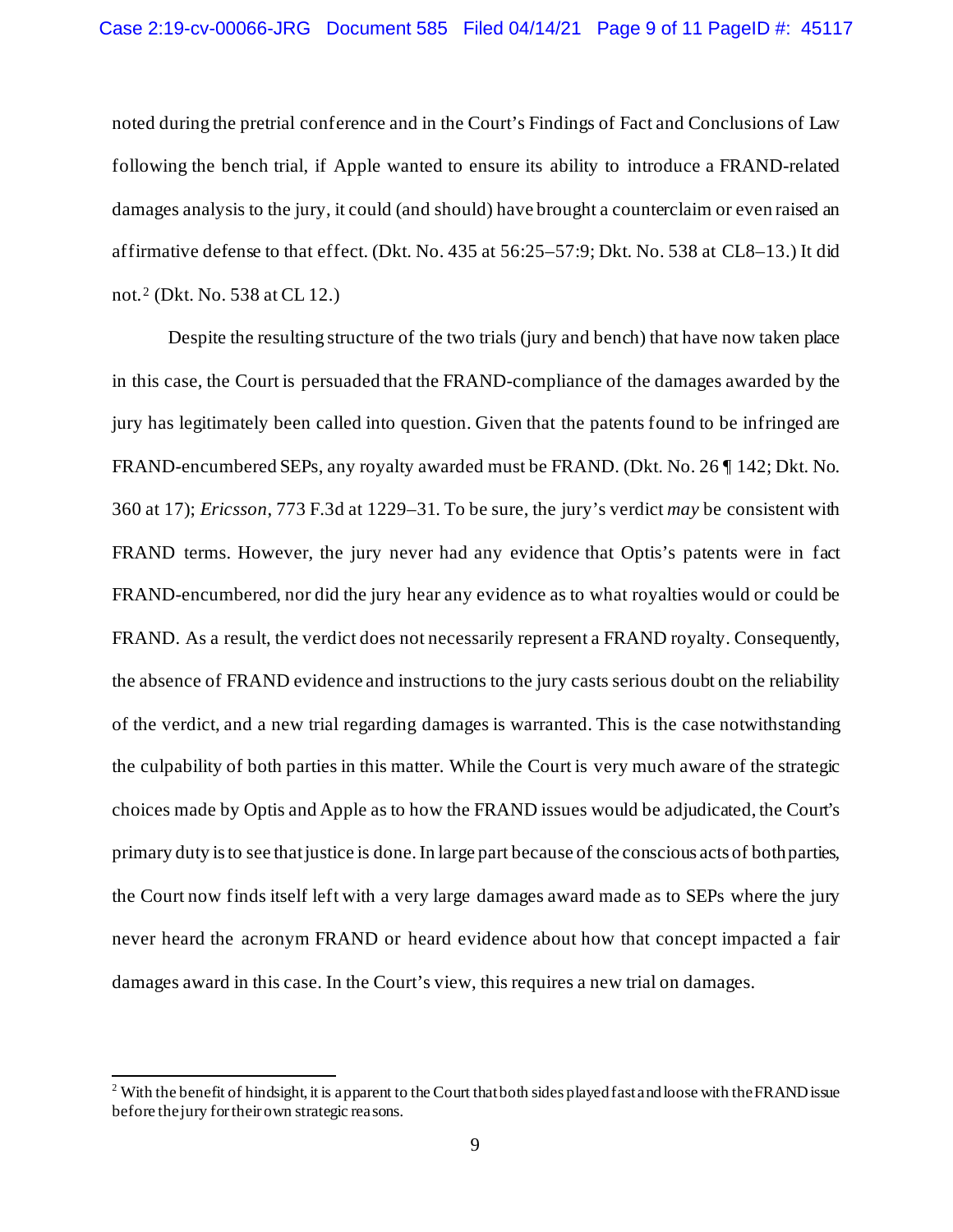The Court is not persuaded, however, that a new trial on the entirety of the case is warranted. Apple argues that Optis improperly "argued that Apple had willfully infringed the Asserted Patents as part of a strategy to delay making royalty payments." (Dkt. No. 549 at 14.) Apple claims that the exclusion of FRAND evidence from the jury trial precluded it from rebutting this narrative. (*Id*.) The Court does not find this to be an adequate basis for a new trial regarding liability. The Court instructed the jury separately regarding the issues of willfulness and damages (Dkt. No. 520 at 64:24–66:9), and the Court must presume that the jury correctly followed the Court's instructions. *See Zafiro v. United States*, 506 U.S. 534, 540–41 (1993). Further, even though the jury found that Apple's infringement was willful, the Court declined to enhance damages under 35 U.S.C. § 284, negating any tangible impact to Apple from the jury's willfulness finding. (Dkt. No. 544.) The Court concludes that the issues relating to willful infringement are separate and distinct from those relating to damages, and a new trial regarding liability is neither necessary nor warranted.

### **IV. Conclusion**

Based on the foregoing, the Court finds that Apple's Motion for New Trial should be and hereby is **GRANTED** as to damages.In all other respects, including as to liability, Apple's Motion for New Trial is **DENIED**. Accordingly, the Judgment against Apple in this case (Dkt. No. 544) is **VACATED** as to damages. The parties are ordered to meet and confer and within two weeks from this date submit a jointly proposed docket control order providing for a new trial as to damages only.